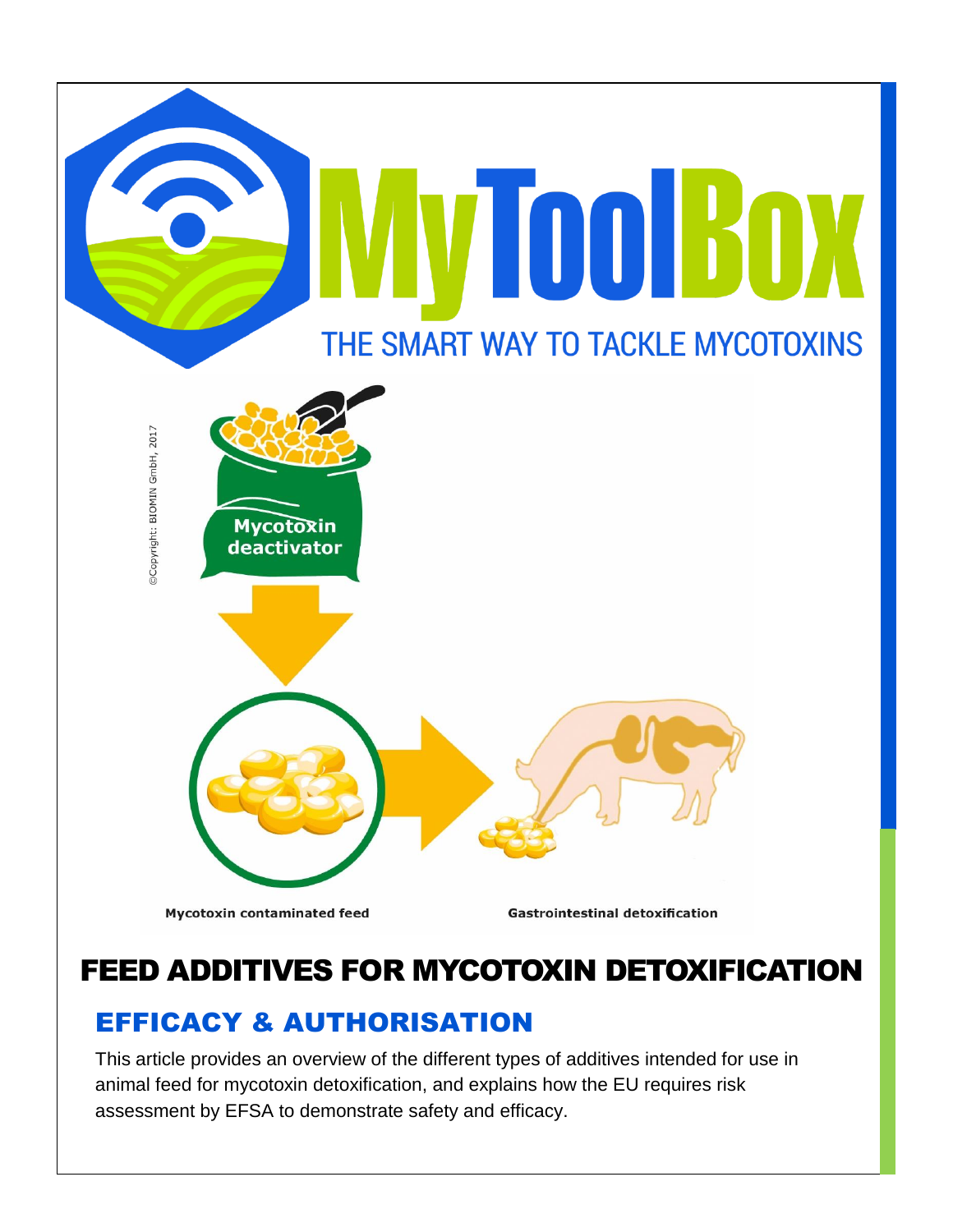# FEED ADDITIVES FOR MYCOTOXIN DETOXIFICATION EFFICACY & AUTHORISATION

#### INTRODUCTION

Feed additives for mycotoxin detoxification are substances which, when incorporated into animal feed, either bind mycotoxins so they are no longer bioavailable or they act as bio-transforming agents converting the toxins into less toxic products. There is a vast scientific literature covering mycotoxin detoxification in animal feed and a large number of substances have been advocated as physical or biological adsorbents or microbiological/enzymatic transformation agents. Recent reviews have covered mycotoxin detoxification by adsorption or transformation [1] providing an overview of types of feed detoxifying agents and their reported efficacy in both *in vitro* and *in vivo* systems [2]. Particularly exhaustive is a 2009 report commissioned by EFSA to review mycotoxin-detoxifying agents used as feed additives, their mode of action, efficacy and feed/food safety [3].

The schematic below [adapted from 2] provides a good overview of the wide range of adsorbing and bio-transforming agents which have been proposed as detoxification additives for use in animal feed. However, the reality is that whilst, particularly with *in vitro* systems, it is possible to demonstrate the potential of a detoxification additive, moving from 'proof of principle' to an authorised and cost-effective commercially viable product is a huge scientific and financial challenge.

# MyToolBox

An EU-funded project known as MyToolBox [www.mytoolbox.eu](http://www.mytoolbox.eu/) aims to publicise more widely the EU approach to approval of feed additives and in particular disseminate the guidance on demonstrating efficacy through *in vitro* and *in vivo* animal studies.

A particular focus of the project is to establish suitable collaboration on mycotoxin detoxification additives with partners in China.



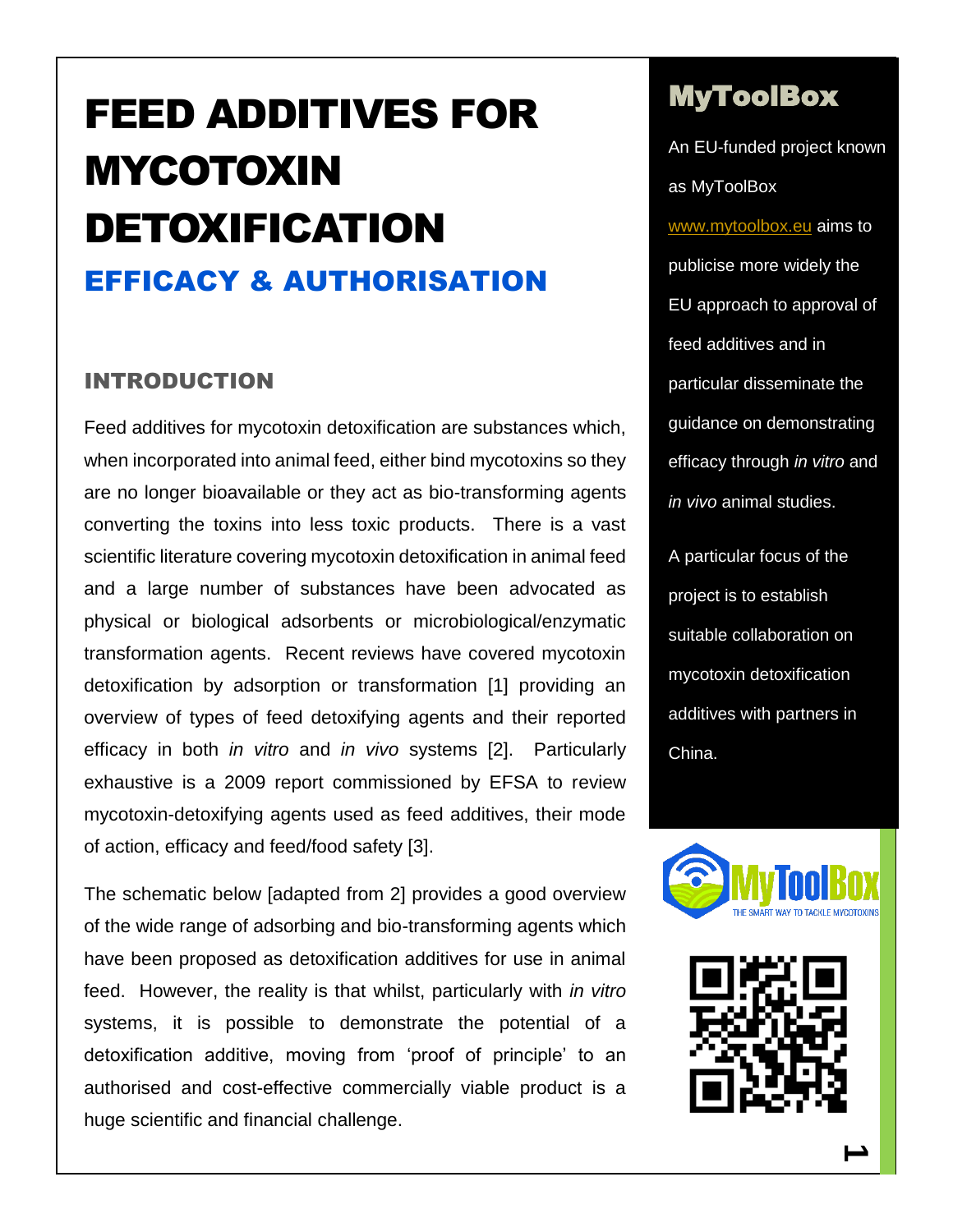

Fig 1a:- Classification of types of mycotoxin detoxification additives based on adsorption

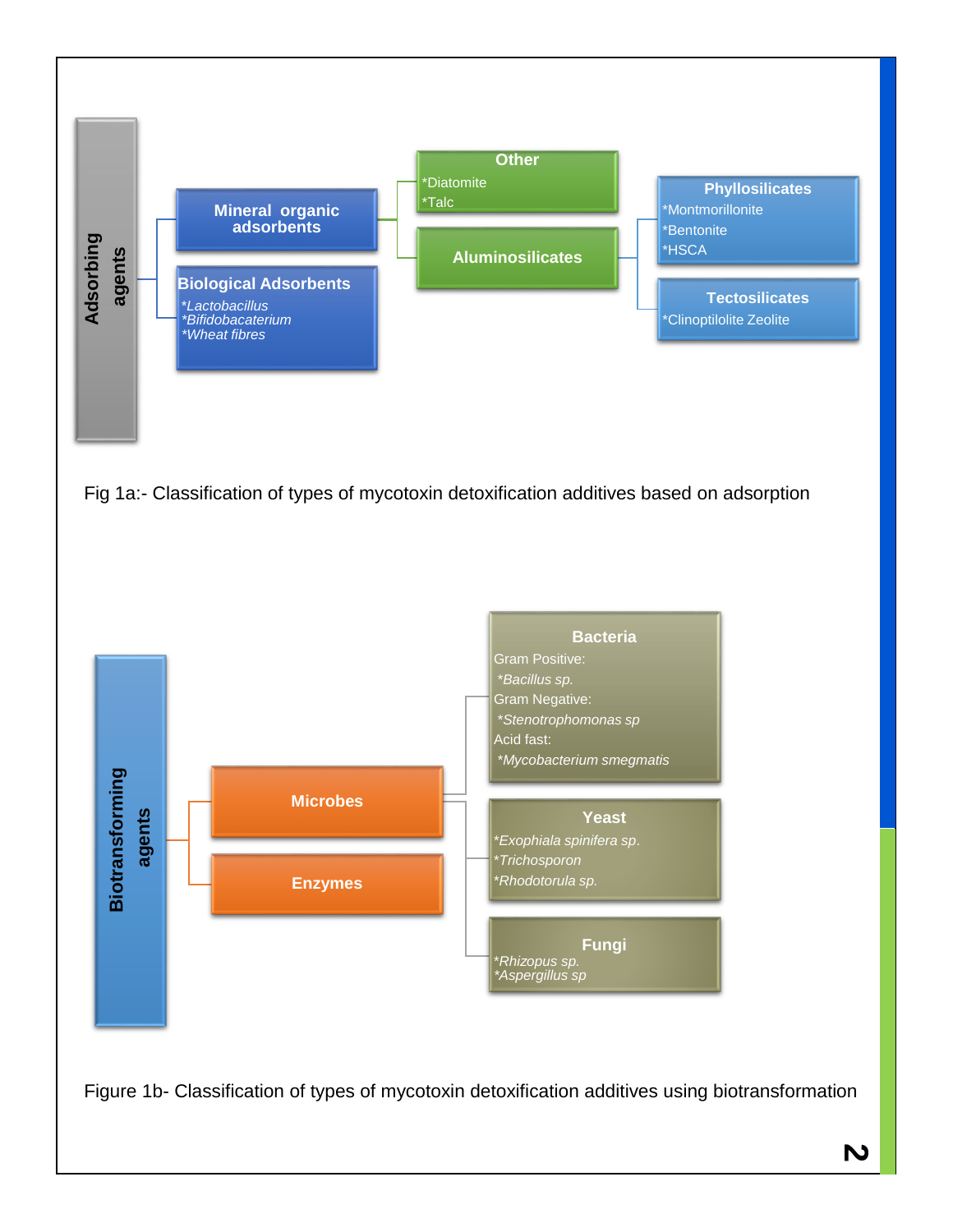## EU Regulations covering feed additives

Council Regulation (EC) No 1831/2003 sets out rules for the authorisation, supervision and labelling of feed additives. In the EU only additives that have been through an authorisation procedure may be placed on the market. Authorisations are granted for specific animal species, specific conditions of use and for 10 years after which time a re-submission is necessary. Within the category of technological additives, a new functional group of additives was created in 2009 described as 'substances for reduction of the contamination of feed by mycotoxins'. EFSA is responsible for conducting the evaluation of the data submitted requesting authorisations, and subsequent to a favourable EFSA opinion on the safety and efficacy of the additive, the European Commission can grant the final authorisation of the product.

# EFSA risk assessment of feed additives for reduction of mycotoxin contamination

Feed additive producers requesting EU authorisation have to submit a dossier to the EFSA Panel on Additives and Products or Substances used in Animal Feed (FEEDAP). There is specific EFSA guidance regarding design and content of dossiers for the purpose of binder/deactivators assessment. The dossiers are assessed by the FEEDAP Panel and the assessment is published on-line as an EFSA Scientific Opinion. Confidential data contained in dossiers is not made publically available.

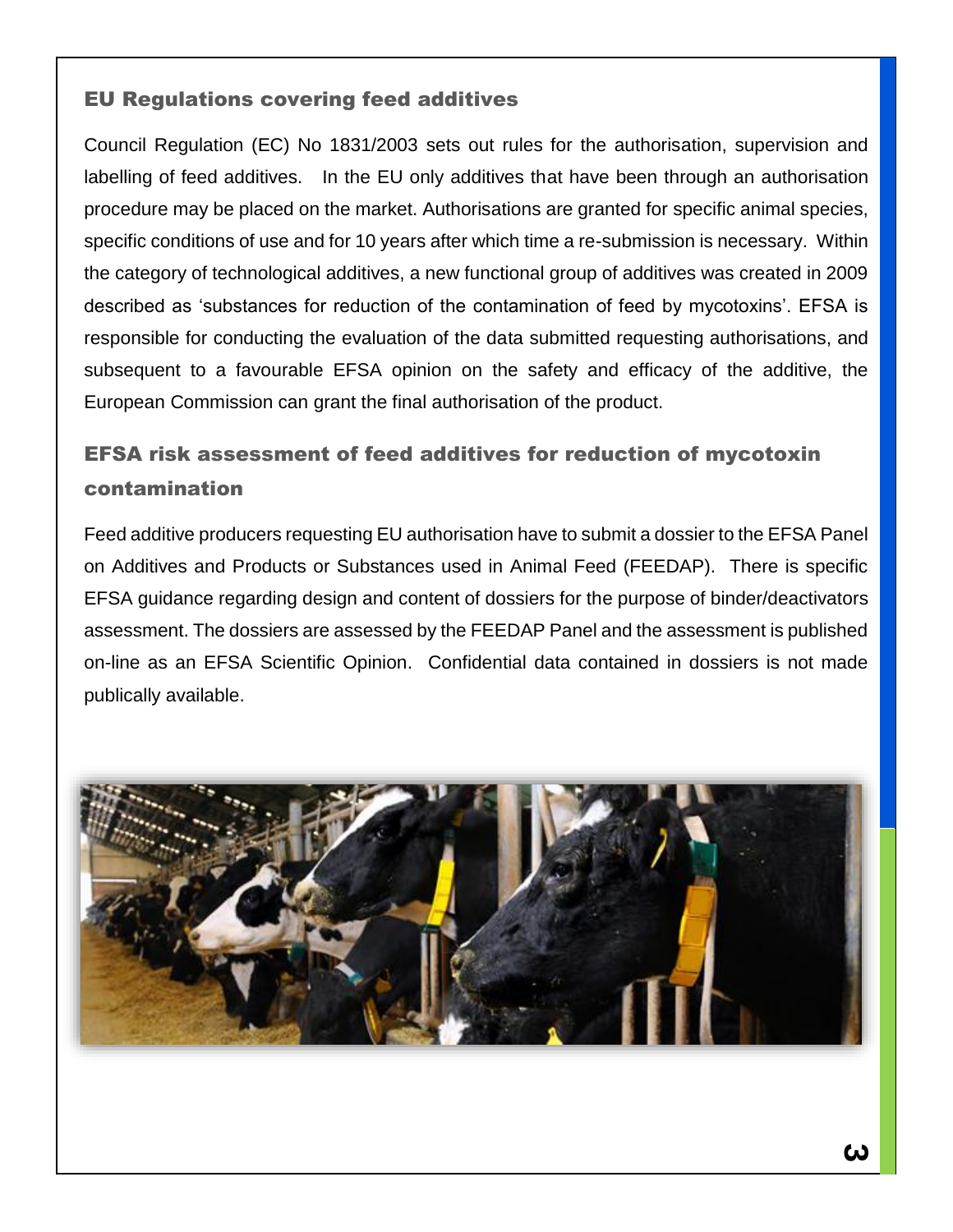The EFSA guidance requires petitioners specifically to provide information concerning:-

Properties of additive

Mode of action

Targeted mycotoxin(s)

Stability of additive

Evaluation of possible interference with nutrients/additives.

Assessment of combined effects of the additive and resulting metabolites on the safety of both animals and consumers.

Efficacy demonstrated by a minimum of three *in vivo* studies conducted in at least two different locations, employing preferably naturally contaminated feed with mycotoxin levels below the EC guidelines.

Results have to demonstrate product's safety as well as a significant improvement in the most relevant end-points such as excretion of toxin and/or metabolites, toxin/metabolite levels in blood and tissues, levels of biomarkers of exposure or the presence in products destined for human consumption such as eggs or milk. With respect to these studies the concentration of the mycotoxin used in the feed is particularly important. EFSA specifically states that 'The mycotoxin content in feed used in studies should not exceed the values given in Directive 2002/32/EC for aflatoxin  $B_1$  and in Commission Recommendation 2006/576/EC for deoxynivalenol, zearalenone, ochratoxin A and fumonisins  $B_1 + B_2$ for complete feeding stuffs for the respective animal species/category. For mycotoxins without a maximum content established at EU level (e.g., T-2 and HT-2 toxins), the dietary levels chosen should not exert adverse effects in the target animals'. Zootechnical parameters, such as feed efficiency or weight gain should be reported, but by themselves do not constitute a measure of the detoxifiers efficacy.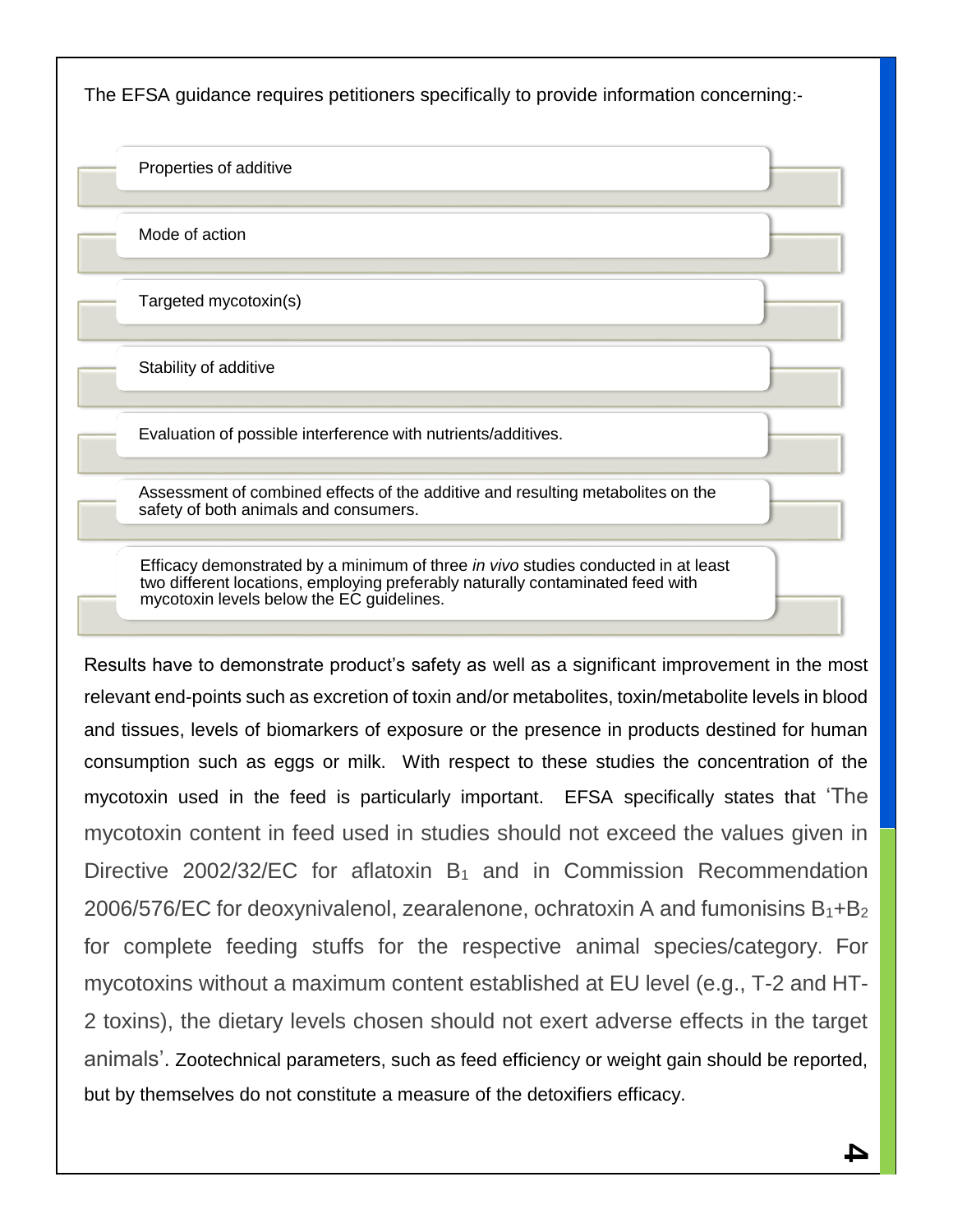## EU approved feed additives for reduction of mycotoxin contamination

Once feed additives have been considered by EFSA if they receive favourable opinions there is then subsequent authorisation by the European Commission for use as substances for reduction of the contamination of feed by mycotoxins.

| <b>Bentonite</b>              | • It was authorised by the European Commission for use as an<br>aflatoxin $B_1$ sequestering agent in ruminants, poultry and pigs.<br>• This was based on a number of published in vitro studies and<br>an in vivo study in cows showing a reduction of aflatoxin $M_1$<br>transfer to milk by 40%.                                                                                                                                                                                           |
|-------------------------------|-----------------------------------------------------------------------------------------------------------------------------------------------------------------------------------------------------------------------------------------------------------------------------------------------------------------------------------------------------------------------------------------------------------------------------------------------------------------------------------------------|
| <b>Biomin®</b><br><b>BBSH</b> | • It is a bio-transforming product to be used in pigs, authorised in<br>2013 after demonstrating in vivo studies proving significant<br>(about 70%) decrease of DON concentration in pigs' serum<br>after contaminated feed ingestion, due to its bio-transformation<br>into the less toxic, de-epoxy-DON. It obtained a positive EFSA<br>opinion in Dec 2016 as a technological feed additive for all<br>avian species and authorisation was granted in June 2017.                           |
| <b>FUMzyme®</b>               | • It is a fumonisin esterase, which was authorised for pigs in<br>2014. Short and long-term feeding studies measured the ratio<br>of sphinganine/sphingosine as a sensitive endpoint for<br>fumonisin toxicosis, and found the ratio was significantly<br>reduced in piglets by the addition of FUMzyme® at the<br>minimum proposed dose.<br>• Similar finding for chickens and turkeys were published in a<br>favourable 2016 EFSA Opinion and the authorisation was<br>granted in May 2017. |

#### Management of mycotoxin contamination in food and feed in China

A recent review provides some insights into the current safety management system for combating mycotoxin contamination of food and feed in China [4]. The importance of systematically managing risk assessments to ensure food safety has been accepted by the Chinese government. A risk assessment system and an expert committee for food safety were stipulated by the 2009 food safety law and the Administration Regulation of Food Safety Risk Assessment was announced, which prompted the formation of a new risk assessment organisation in 2011, known as the China National Centre for Food Safety Risk Assessment. This is the first specialised institute to systematically implement and manage risk assessment in China independent of government.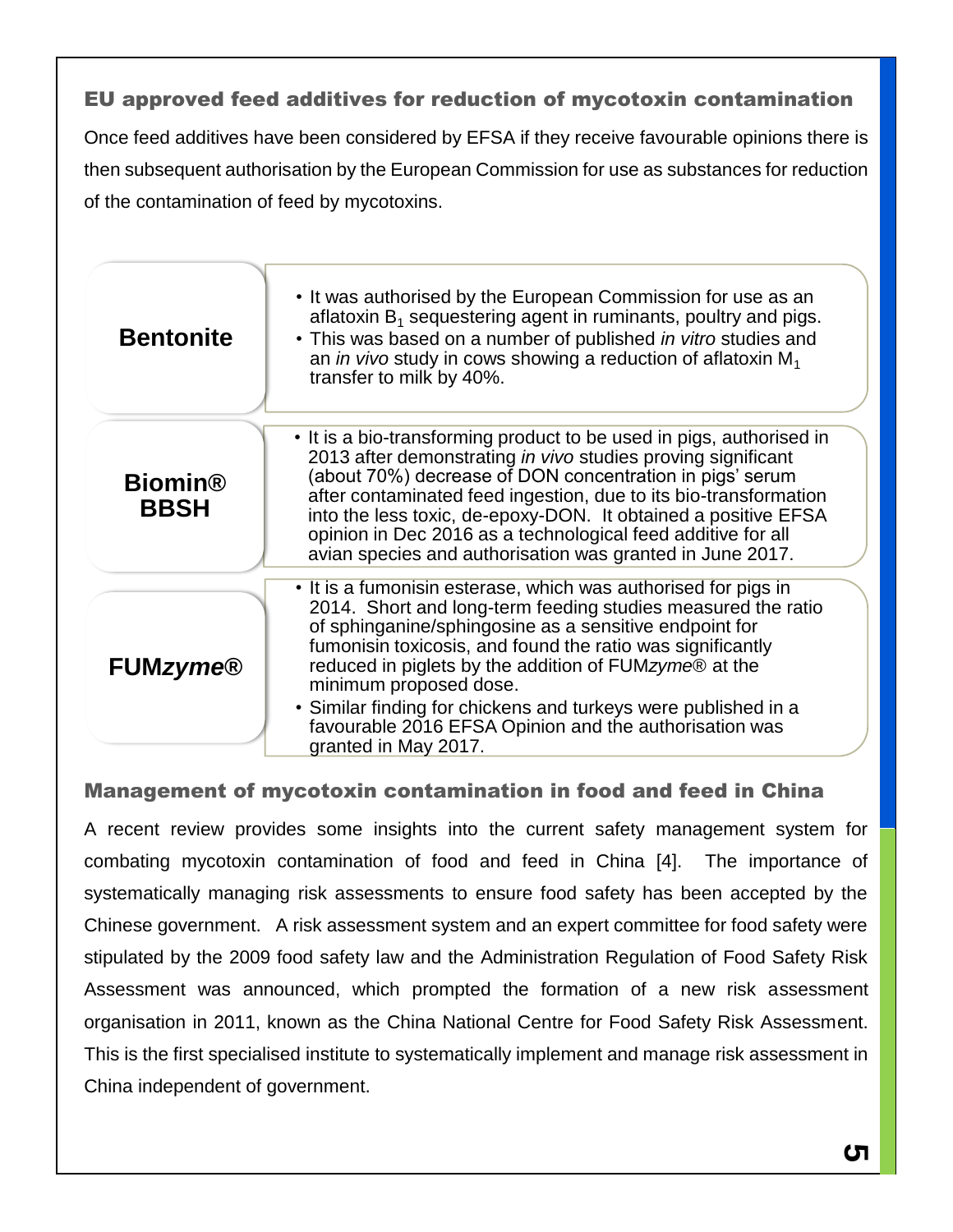The tasks of the Centre include not only routine risk assessments, such as assessment of exposure to mycotoxins, but also the drafting of food safety standards and technical management protocols. With respect to risk assessment of feed, an expert committee was established to provide guidance related to the risk assessment of quality and safety of agricultural products. The Ministry of Agriculture (MOA) is currently speeding up the formulation of the Administration Regulation for Risk Assessment of Quality and Safety of Agricultural Products. The Chinese Academy of Agricultural Sciences (CAAS) has planned to establish a national research centre for risk assessment of quality and safety of agricultural products, comprising approximately 15 ministerial-level research centres and approximately 20 collegelevel research centres, to support risk assessment of feed and other agricultural products. The expert committees have been working closely together to ensure the development of comprehensive and efficient risk assessment protocols for food and feed.

As there is no international consensus on evaluating the efficiency of mycotoxin detoxifiers, at the present time there is currently no regulation on use of mycotoxin detoxifiers as a feed additives in China. As such, no standard protocol is available to verify the efficacy and safety of mycotoxin detoxifiers on the Chinese market. Nevertheless, there are mycotoxin detoxifying products available commercially in China which are listed in the raw materials catalogue (such as clay, hydrated sodium calcium aluminosilicate (HSCAS), montmorillonites, yeast cell wall, and some probiotics) promulgated by the MOA.

Notwithstanding the lack of a regulatory framework for feed additives, it is notable that an 'Aflatoxin-Detoxifizyme' additive was approved by MOA in 2010 as a new feed additive/enzyme. In recent years the MOA has attached great importance to controlling mycotoxins in animal feed. In 2013, the Feed Research Institute of CAAS was commissioned by the MOA, to initiate a 5 year project, entitled "Mycotoxin Detoxifying Feed Additives Evaluation Standard Researching". The project is carrying out a survey of mycotoxin detoxifiers in the market of China, comparing methodologies and evaluating the efficiency of the mycotoxin detoxifying feed additives both *in vitro* and *in vivo*. The results of the project will report to MOA, as a basis of setting up future standards for mycotoxin detoxifying feed additives.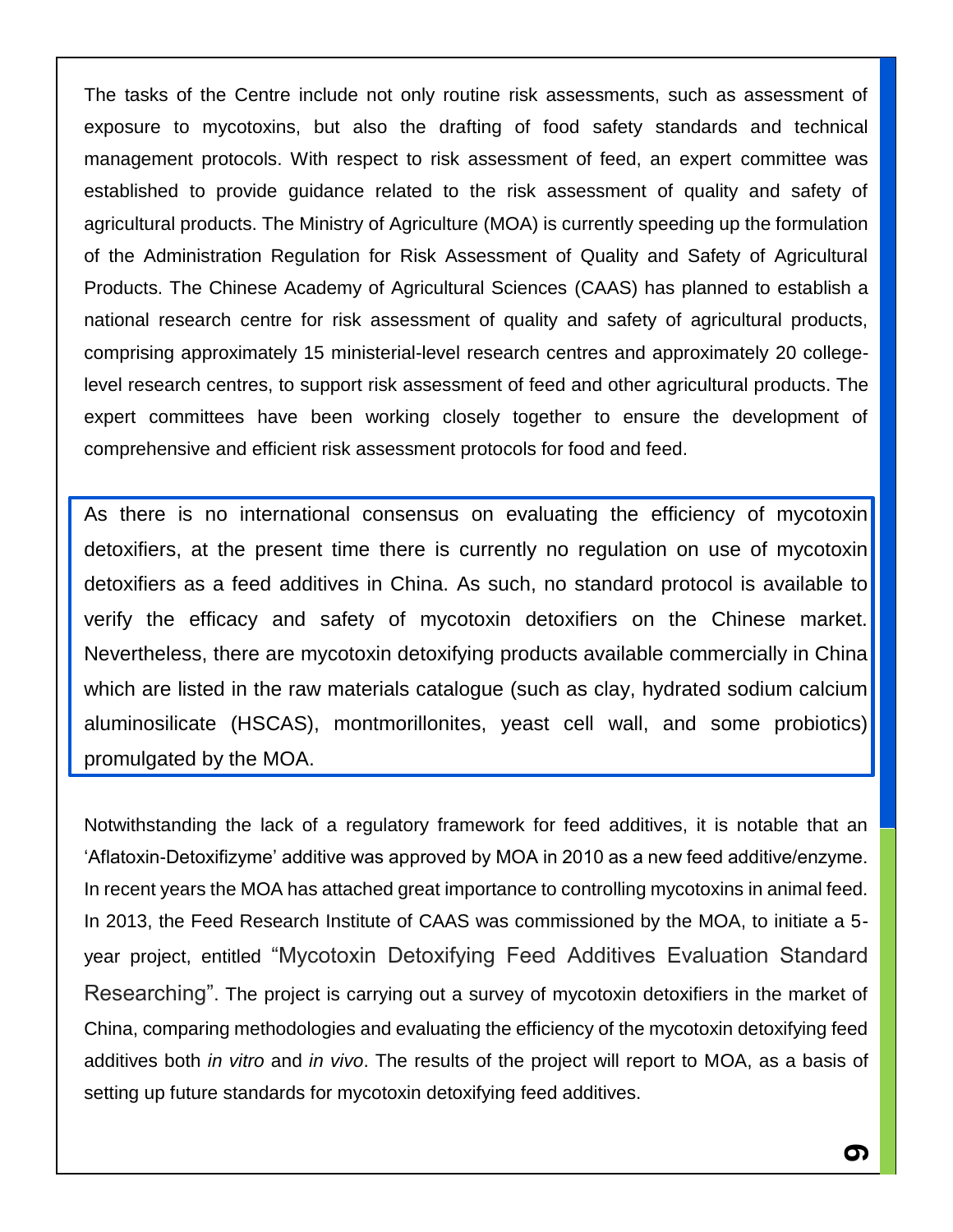#### MyToolBox initiative on feed additives for mycotoxin detoxification



MyToolBox is an EU project funded through the Horizon 2020 research programme. The wide ranging project with 23 partners from 11 countries started in March 2016 and will be completed in 2020. More details concerning the project can be found on the dedicated website [www.mytoolbox.eu.](http://www.mytoolbox.eu/) The project aims to develop novel measures to minimise fungal infection and mycotoxin formation and to provide advice to farmers and others in the food and feed chain. The project also addresses measures to minimise the impact of mycotoxins in animal feed and proposes to conduct two animal feeding studies in China. These studies will compare the efficacy of EU-authorised aflatoxin and fumonisin detoxification feed additives with comparable additives produced in China. The studies will be conducted using cows and pigs for aflatoxin and fumonisin respectively and will follow guidance set out by EFSA for evaluation of dossiers. The aim is to establish collaboration in

China on risk evaluation of feed additives, as well as facilitating dialogue and a knowledge transfer in terms of these very specific *in vitro* animal studies. The particular expertise relates to animal feed study design with appropriate controls, as well as undertaking appropriate biomarker measurements.

MyToolBox uniquely has partners with mycotoxin and specifically feed additive expertise from Government, FEFANA, academia and from commercial companies in this area. MyToolBox facilitated a 'round-table' meeting of experts in Beijing in March 2017 which included an official from the European Commission and officials from the MOA and CAAS-FRI. This round-table discussed how the different approaches in the EU and China for handling mycotoxin detoxification feed additives studies can be used for standard setting. The importance of the ongoing MyToolBox animal feeding studies were also acknowledged.